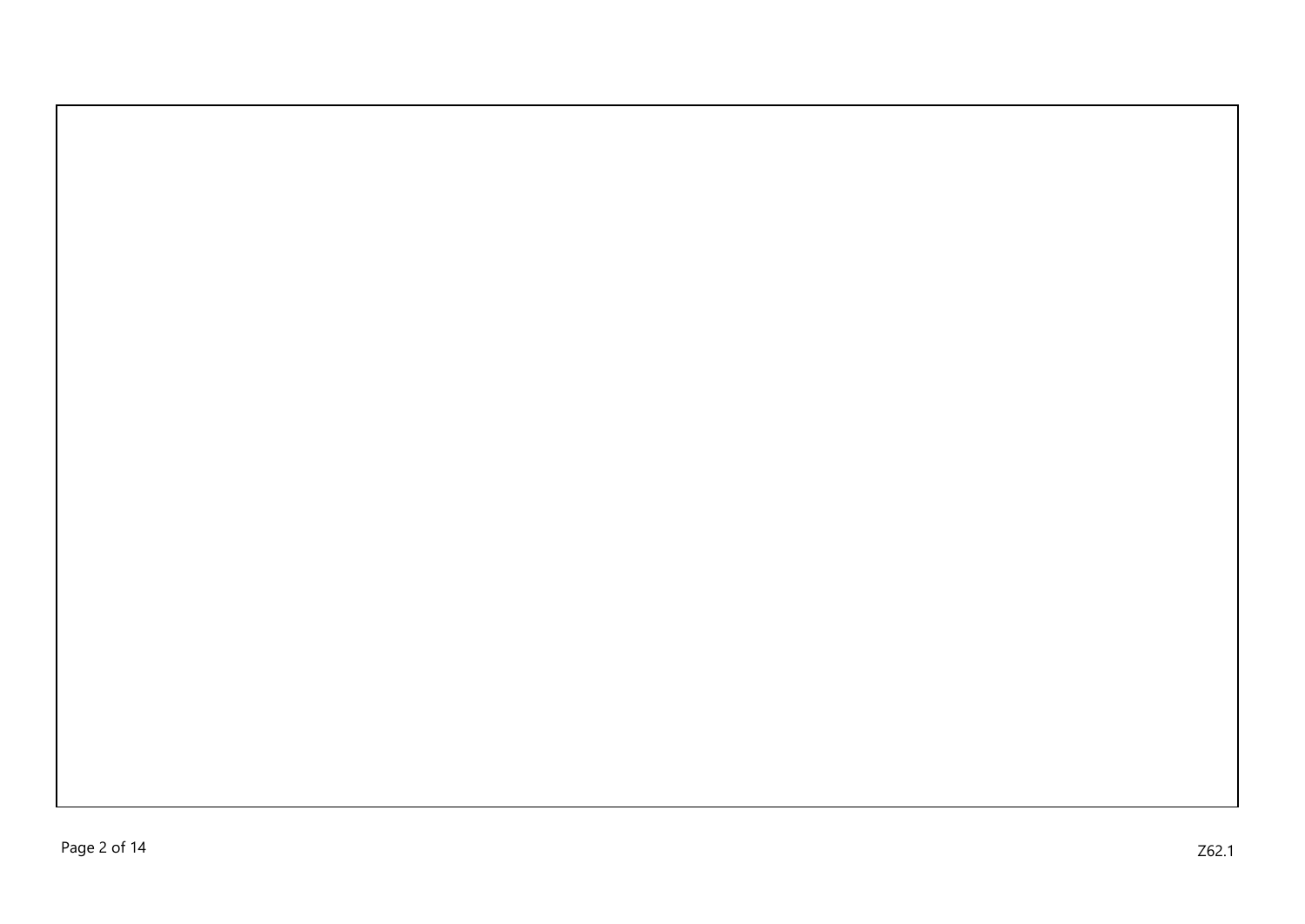| #                        | Island              | House Name      | Name                 | Sex       | National ID | ، ه ، ره<br>د ، برگ        | ىئرىتر                                    |
|--------------------------|---------------------|-----------------|----------------------|-----------|-------------|----------------------------|-------------------------------------------|
|                          | ADh. Maamigili      |                 |                      |           |             |                            |                                           |
|                          | ADh. Maamigili      | Star Light      | Abdulla Iyaz         | M         | A286941     | <u>شوءَ برمزر ۾</u>        | مَدْهِ قَدْاللّه مِعْرَمَ                 |
| B. Goidhoo               |                     |                 |                      |           |             |                            |                                           |
| $\mathcal{P}$            | B. Goidhoo          | Sosunge         | Ali Sharmeel         | M         | A081105     | <u>م ئەيز</u>              | ړَې ځنگړې د                               |
|                          | B. Hithaadhoo       |                 |                      |           |             |                            |                                           |
| $\mathsf{3}$             | B. Hithaadhoo       | Beenaa          | Ahmed Anis Moosa     | ${\sf M}$ | A248367     | اھ بٿر<br>ء                | ړه د د په پره د د                         |
| $\overline{\mathcal{A}}$ | B. Hithaadhoo       | Dhoores Villa   | Shafraaz Yaugoob     | ${\sf M}$ | A249360     | ددې ه<br>ترېر سومو ځ       | בים כים ניכר בים.<br>ביציעים ותומיצים     |
| $\overline{\phantom{a}}$ | B. Hithaadhoo       | Haveereege      | Moosa Naseer         | ${\sf M}$ | A061411     | ر<br>سوپېرو                | دیگر سکیپ پر                              |
| 6                        | B. Hithaadhoo       | Hiyaleege       | Ibrahim Shiyah       | ${\sf M}$ | A250326     | رېزېږي                     | وەترىرو شەرر                              |
| $\overline{7}$           | B. Hithaadhoo       | Sosunge         | Abdul Malik Haaroon  | M         | A249137     | جەبەھ                      |                                           |
| 8                        | B. Hithaadhoo       | Udhares         | Asif Usman           | ${\sf M}$ | A360252     | د ري ه<br>مرتعر ڪ          | و ده ده دوره<br>او سرگر او ده د           |
|                          | B. Thulhaadhoo      |                 |                      |           |             |                            |                                           |
| 9                        | B. Thulhaadhoo      | Hiyaleege       | Ali Waheed           | ${\sf M}$ | A108436     | رېزېږي                     | ړکو کړې تر                                |
|                          | F. Nilandhoo        |                 |                      |           |             |                            |                                           |
| $ 10\rangle$             | F. Nilandhoo        | Viludholhi      | Nazim                | ${\sf M}$ | A096899     | ويحترمر                    | سگفجر گر                                  |
|                          | GDh. Madaveli       |                 |                      |           |             |                            |                                           |
| 11                       | GDh. Madaveli       | Wind Screen     | Shizuha Zahir        | F         | A253943     | وبترة سنتوسر و             | أحديز محمر بر                             |
|                          | GDh. Thinadhoo      |                 |                      |           |             |                            |                                           |
| 12                       | GDh. Thinadhoo      | Portlo          | Muallim Ahmed        | ${\sf M}$ | A364724     | إيماه                      | כנם כם נסניב<br>ב <i>ההיקב</i> המכנת      |
|                          | HA. Dhidhdhoo       |                 |                      |           |             |                            |                                           |
| 13                       | HA. Dhidhdhoo       | Shabnam Vaadhee | Bassaam Abdul Razzaq | ${\sf M}$ | A290641     | شەھ سرچ ئ <sup>ۆ</sup> تېر | ره می در ره دود<br>ته دستو در ته تعریر می |
|                          | HDh. Hirimaradhoo   |                 |                      |           |             |                            |                                           |
| 14                       | HDh. Hirimaradhoo   | Sosun Villa     | Ahmed Aslam          | M         | A226394     | <u>شر ئەشرو ئۇ</u>         | رەرد رەرە                                 |
|                          | HDh. Kulhudhuffushi |                 |                      |           |             |                            |                                           |
| 15                       | HDh. Kulhudhuffushi | Kokaahiyaa      | Ahmed Mohamed        | ${\sf M}$ | A159587     | بیر تھ س <i>ر</i> تھ       | و ره ر د<br>تر پر ژنر<br>ر ەر د           |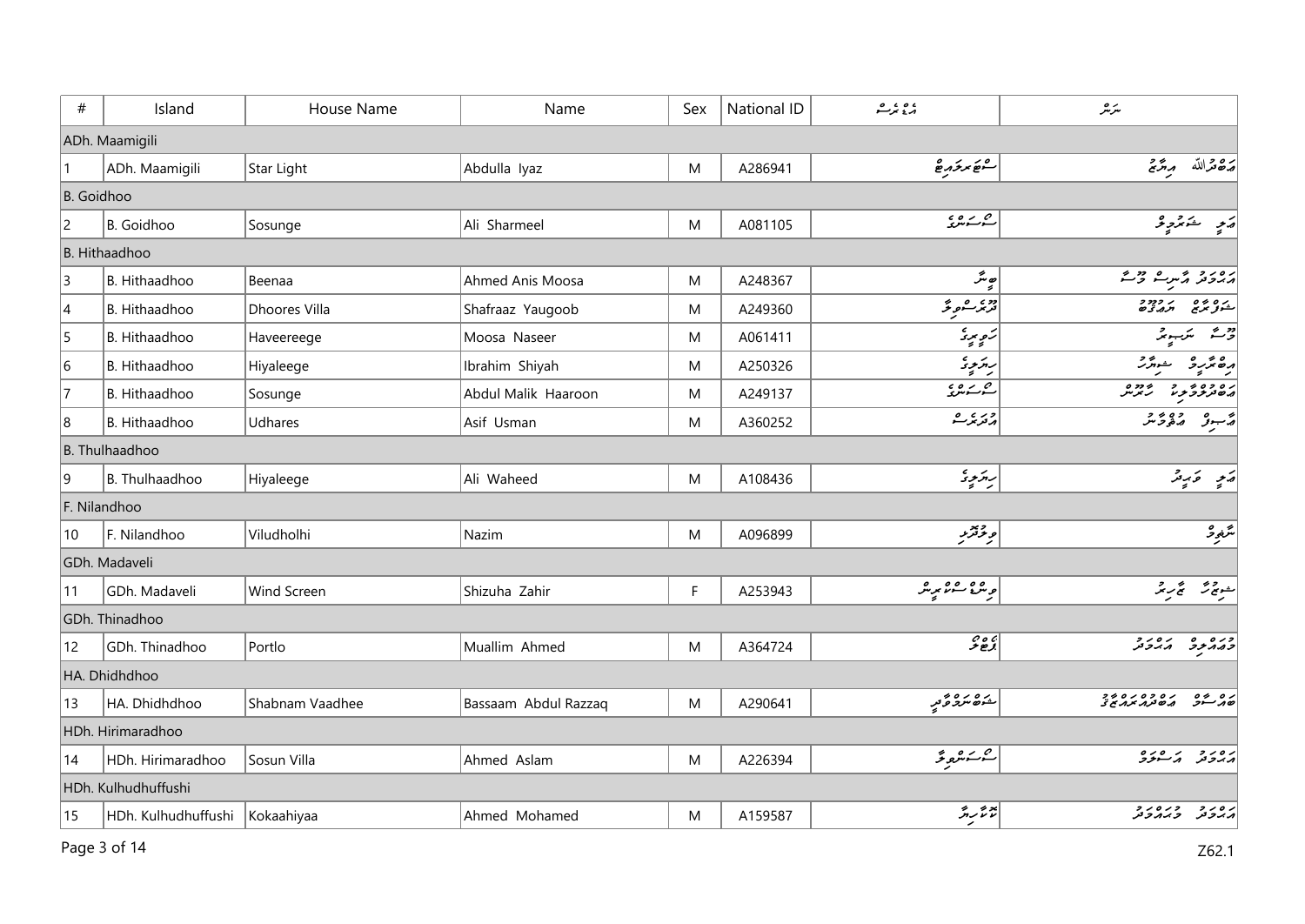| L. Gan      |                    |                    |                      |           |         |                                       |                                               |
|-------------|--------------------|--------------------|----------------------|-----------|---------|---------------------------------------|-----------------------------------------------|
| 16          | L. Gan             | Thundi. Five Star  | Hassan Siraaj        | M         | A135170 | ج <sub>ى</sub> سمى ئەرەك ھەسم         |                                               |
|             | Lh. Hinnavaru      |                    |                      |           |         |                                       |                                               |
| 17          | Lh. Hinnavaru      | Finiunimaage       | Adam Ismail          | M         | A224021 | و سرړ سرچ د                           | أرتده بر مؤثر و                               |
| 18          | Lh. Hinnavaru      | Koalhi             | Hussain Aleef        | M         | A223776 | م<br>موس                              | يز سەر شەر ئەر بۇ                             |
|             | N. Kendhikulhudhoo |                    |                      |           |         |                                       |                                               |
| 19          | N. Kendhikulhudhoo | Kulhudhoo. Rainbow | Ali Najaah           | M         | A209341 | כככב הם כם<br>עישוב יתוק יישום        | أوكمني المتوافق بالمر                         |
|             | N. Maalhendhoo     |                    |                      |           |         |                                       |                                               |
| 20          | N. Maalhendhoo     | Maavina            | Nasrulla Ibrahim     | M         | A355661 | قرمر يئر                              | ىئر جىمەاللە مەھەر چ                          |
|             | N. Manadhoo        |                    |                      |           |         |                                       |                                               |
| 21          | N. Manadhoo        | Dheenaaru          | Hashim Abdulla       | M         | A151200 | ورىتزىز                               | ترحدي وكالاتلة                                |
| R. Alifushi |                    |                    |                      |           |         |                                       |                                               |
| 22          | R. Alifushi        | Hanikandu          | Mohamed Asadhu Ali   | M         | A255933 | ئەسەر ئەسدى                           | כממכני משומר הב                               |
| 23          | R. Alifushi        | Magumatheege       | Ibrahim Ziyaadh      | M         | A162120 | ر در<br>د رومي د                      | ره پژرو زرگرد<br>ده پژرو زرگرد<br>ع می می دره |
| 24          | R. Alifushi        | Velaanaage         | Viam Adam            | M         | A255711 | ء پڑ پڑ ،<br> حرمتر پڑ                |                                               |
|             | R. Inguraidhoo     |                    |                      |           |         |                                       |                                               |
| 25          | R. Inguraidhoo     | Shabnameege        | Ismail Abdul Jaleel  | M         | A148502 | شەھ سرىي ئ                            | ر قۇم قەھەردە بەر                             |
|             | R. Innamaadhoo     |                    |                      |           |         |                                       |                                               |
| 26          | R. Innamaadhoo     | Finihiyaa          | Abdullah Zameen      | ${\sf M}$ | A380625 | و سربر پر<br>سربر بر                  | رة قرالله ت <sub>ح</sub> رٍ شر                |
|             | R. Kandholhudhoo   |                    |                      |           |         |                                       |                                               |
| 27          | R. Kandholhudhoo   | Daisymaage         | Mohamed Arusam Ahmed | M         | A235878 | پی پیچ دی<br>  پی پیچ تر <sub>ک</sub> | כנסני ניכום נסנים<br>בגמבת מינייים מגבת       |
| 28          | R. Kandholhudhoo   | Gulshange          | Mohamed Ibrahim      | M         | A240716 | وه په ده <sup>ی</sup>                 | ەھ ترىرى<br>و ر ه ر د<br>ژبرگرفتر             |
| 29          | R. Kandholhudhoo   | Nooraleege         | Moosa Umar           | M         | A067038 | دد بر<br>شرنگرمونه                    | دو مئر<br>ەرىر                                |
| 30          | R. Kandholhudhoo   | Penamaage          | Hassan Safraz        | M         | A407002 | ې ر د »<br>بو سرچ د                   | برسەمىر<br>پە دە بە ە                         |
| 31          | R. Kandholhudhoo   | Vaarey Villa       | Mohamed Hassaan      | M         | A383172 | ۇ ئەھ بۇ                              | ورەرو رەپ مە                                  |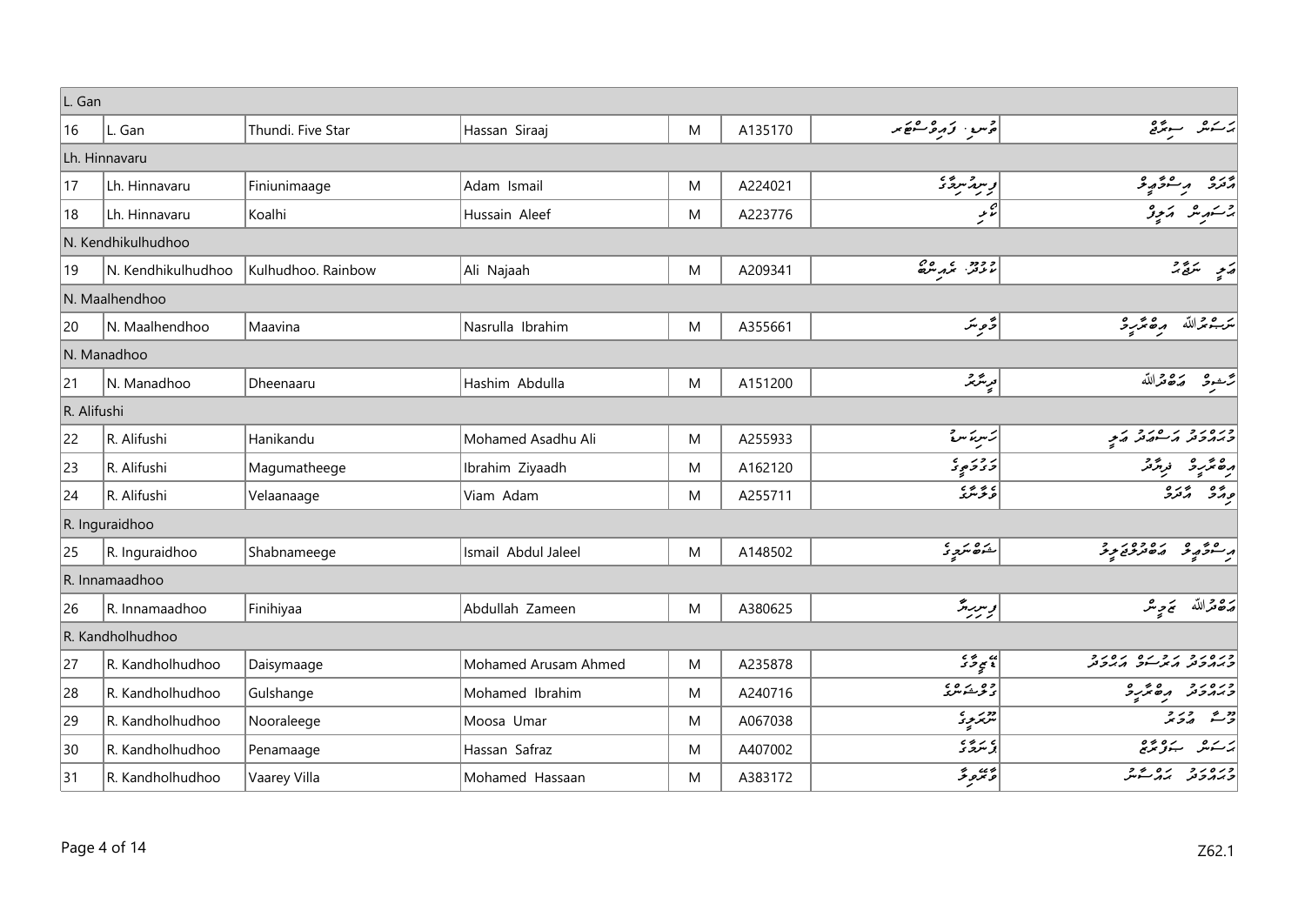| R. Kinolhas |              |                 |                      |   |         |                                  |                                                                                                                                                                                                        |
|-------------|--------------|-----------------|----------------------|---|---------|----------------------------------|--------------------------------------------------------------------------------------------------------------------------------------------------------------------------------------------------------|
| 32          | R. Kinolhas  | Roashaneege     | Ahmed Nizam          | M | A114506 | ترىشە يېرىگە                     | رەر دەر                                                                                                                                                                                                |
|             | R. Maduvvari |                 |                      |   |         |                                  |                                                                                                                                                                                                        |
| 33          | R. Maduvvari | Falaku          | Ahmed Anwar          | M | A092610 | تر ځرړ                           | גפיב גםנב                                                                                                                                                                                              |
| 34          | R. Maduvvari | Gulshan         | Mohamed Madhih       | M | A253947 | <sup>و و</sup> شترىر             | ورەرو ۋىرچ                                                                                                                                                                                             |
| 35          | R. Maduvvari | Gumree          | Hassan Jinaan        | M | A256294 | وه<br>د د پ                      | برسەش م <sub>و</sub> سرىش                                                                                                                                                                              |
| 36          | R. Maduvvari | Koadhu          | Ahmed Ali            | M | A138939 | رو<br>  مذهبہ                    | رەرد كەي                                                                                                                                                                                               |
| 37          | R. Maduvvari | Reem            | Mohamed Yaaniu       | M | A254688 | سميره                            | כנסנכ המינה                                                                                                                                                                                            |
| 38          | R. Maduvvari | Rihiali         | Adam Fayyah          | M | A256135 | ىرىرە ئو<br>ئەر                  | برره ره بره<br>مرکز و کرد                                                                                                                                                                              |
| 39          | R. Maduvvari | Seesunge        | Hussain Jamiu        | M | A256157 | بەيەتىر                          | برسكر متحرقه                                                                                                                                                                                           |
|             | R. Meedhoo   |                 |                      |   |         |                                  |                                                                                                                                                                                                        |
| 40          | R. Meedhoo   | Alfa            | Abdulla Nahid        | M | A315994 | لروبژ                            | رَة قرالله مُتَرَبة                                                                                                                                                                                    |
| 41          | R. Meedhoo   | Anbareege       | Munzir Shareef       | M | A163884 | ر مرچ <sub>مور</sub><br>مرگھ مور | وترور خبرو                                                                                                                                                                                             |
| 42          | R. Meedhoo   | Athamaage       | Mohamed Ali          | M | A161671 | ر ر » ><br>د ه <del>ر</del> ر    |                                                                                                                                                                                                        |
| 43          | R. Meedhoo   | Athamaage       | Ismail Nasir         | M | A164205 | ر ر د »<br>پره <del>ر</del> د    | رىشۇر ئىسىر                                                                                                                                                                                            |
| 44          | R. Meedhoo   | <b>Black</b>    | Ismail Rasheed       | M | A164275 | ە ئەرە                           | رەشق <sub>ە</sub> ئۇيغان ئىشلىق                                                                                                                                                                        |
| 45          | R. Meedhoo   | <b>Black</b>    | Shafiu Abdul Latheef | M | A164278 | ە ئە                             | د ده ده ده ده د و                                                                                                                                                                                      |
| 46          | R. Meedhoo   | Dhanbufashuvige | Faisal Abdul Hameed  | M | A162333 | نرس <i>م و ز</i> حر ۽            | .<br>נולי בי הסתיה בי                                                                                                                                                                                  |
| 47          | R. Meedhoo   | Dhanbufashuvige | Ali Faris            | M | A162338 | تەسھۇ شرە ئ                      | أەي ئىبرگ                                                                                                                                                                                              |
| 48          | R. Meedhoo   | Dhethandimaage  | Salih Ali            | M | A126041 | مَرجو سو رَّ رَ                  | $\begin{array}{cc} \mathcal{L}_{\mathcal{A}} & \mathcal{L}_{\mathcal{A}} & \mathcal{L}_{\mathcal{A}} \\ \mathcal{L}_{\mathcal{A}} & \mathcal{L}_{\mathcal{A}} & \mathcal{L}_{\mathcal{A}} \end{array}$ |
| 49          | R. Meedhoo   | Dhilbahaaruge   | Hassan Waheed        | M | A164136 | ه در ۶ و ۷<br>ترنژه رنگری        | أرَّسَتَشَ وَرِسُ                                                                                                                                                                                      |
| 50          | R. Meedhoo   | Eriyadhoo       | Mohamed Ameer        | M | A162244 | ے بربر دو<br>هر مورد تعر         | כנסנכ בכב                                                                                                                                                                                              |
| 51          | R. Meedhoo   | Fehige          | Abdul Muhaimin Zakee | M | A148688 | ې ر <sub>ې</sub><br>تر گر        | גם כם כן הכיל בין                                                                                                                                                                                      |
| 52          | R. Meedhoo   | Femoaraage      | Arif Ahmed           | M | A161388 | ه ۵ و ه<br>و <del>و</del> بو ړ   | أشعرو أكارد                                                                                                                                                                                            |
| 53          | R. Meedhoo   | Fesco           | Ahmed Fathih         | M | A153398 | ې ده په                          | برەرد ۋەبر                                                                                                                                                                                             |
| 54          | R. Meedhoo   | Feyrumaage      | Mohamed Waseem       | M | A093949 | ده و د »<br>توسرو د              | ورەرو كەسو                                                                                                                                                                                             |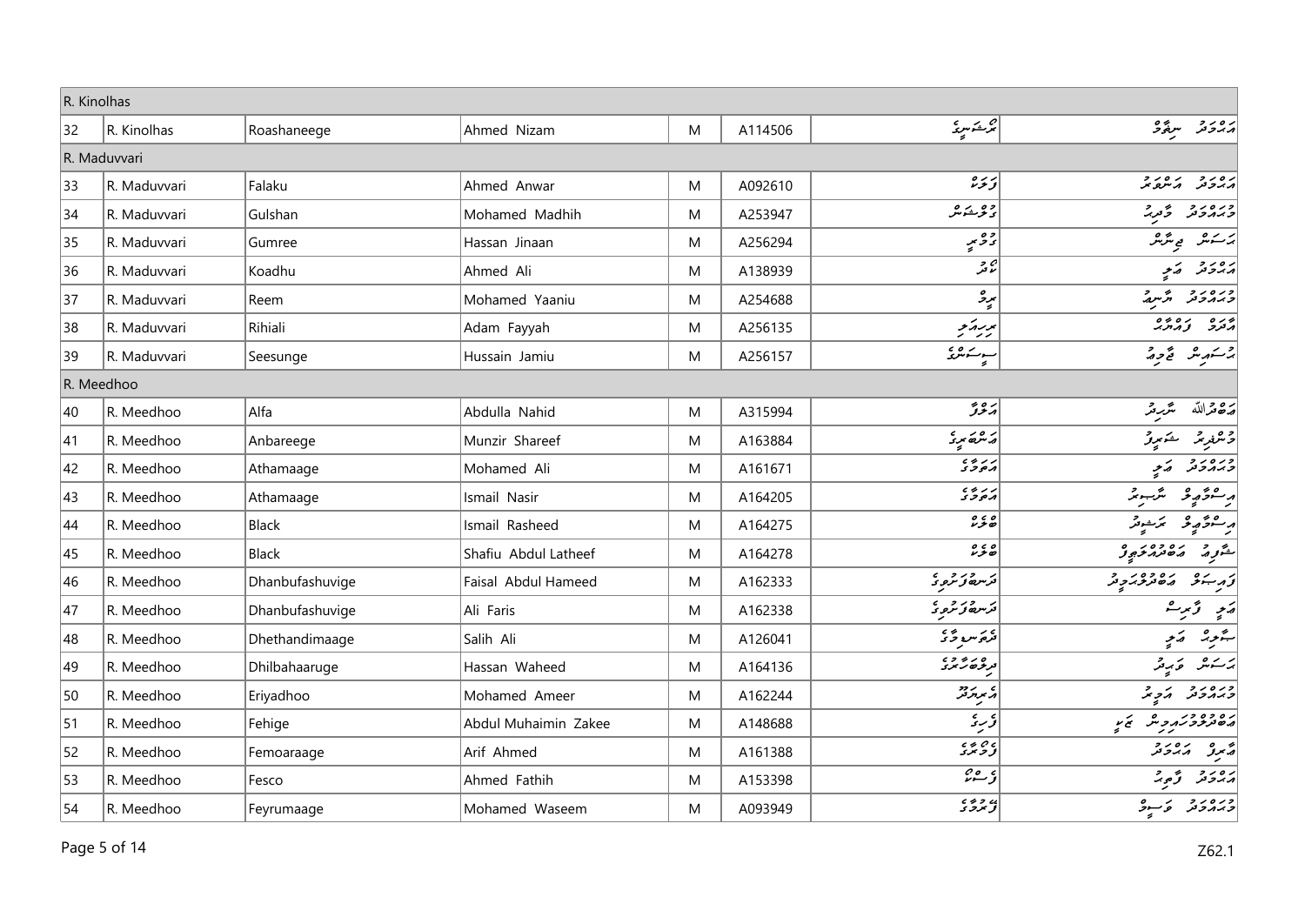| 55 | R. Meedhoo | Finivaage         | Ibrahim Saeed        | M | A149346 | او سرچ <sup>ي</sup><br>م                       | رە ئەر ئەر ئە                                                                                                                                                                                                                  |
|----|------------|-------------------|----------------------|---|---------|------------------------------------------------|--------------------------------------------------------------------------------------------------------------------------------------------------------------------------------------------------------------------------------|
| 56 | R. Meedhoo | Finivaage         | Layaan Ibrahim Saeed | M | A163958 | وسرچ                                           |                                                                                                                                                                                                                                |
| 57 | R. Meedhoo | Funamaage         | Mohamed Ziyaad       | M | A164227 | و ر د د<br>توسرچ د                             | כנסנכ<br>כממכת המת                                                                                                                                                                                                             |
| 58 | R. Meedhoo | Funamaage         | Ahmed Sameer         | M | A164228 | و پر پر پر<br>توسر <del>ی</del> ر <sub>ک</sub> | رەرە ئەدە                                                                                                                                                                                                                      |
| 59 | R. Meedhoo | Handhuvareege     | Mohamed Nuaim        | M | A164090 | ئەس <i>ىترى بى</i> رى                          | כנסני הגם                                                                                                                                                                                                                      |
| 60 | R. Meedhoo | Hudhufinifenmaage | Mohamed Faruhaan     | M | A315019 | ارد <sub>ۇر سو</sub> ر مەدى                    | ورەرو روماھ<br><i>ويەم</i> وتر <mark>ۋىر</mark> تىر                                                                                                                                                                            |
| 61 | R. Meedhoo | Hudhufinifenmaage | Ifaau Ahmed          | M | A315073 | <sup>32</sup> رو سرگە ئىرگە ئ                  | גלי גייני                                                                                                                                                                                                                      |
| 62 | R. Meedhoo | Hulhanguge        | Moosa Ibrahim        | M | A149776 | و ر رو ء<br>رن سر <sub>ک</sub> ی               | لرقت مرەئزىر                                                                                                                                                                                                                   |
| 63 | R. Meedhoo | Huvandhumaage     | Shuaib Abdul Rasheed | M | A163926 | و ر په و د و<br>ر و سربرو د                    | در در ده ده در مرشود.<br>شور مرده در در مرشود                                                                                                                                                                                  |
| 64 | R. Meedhoo | Irudheymaage      | Ahmed Riyaz          | M | A162304 | و ده ده د<br>در موتور د                        | أرور و مرش                                                                                                                                                                                                                     |
| 65 | R. Meedhoo | Mars              | Mohamed Ali          | M | A164102 | ۇ شە                                           | ورەرو كې                                                                                                                                                                                                                       |
| 66 | R. Meedhoo | Meelan            | Naufal Ali           | M | A159674 | جەڭرىگە                                        | يروره پړې                                                                                                                                                                                                                      |
| 67 | R. Meedhoo | Mehura            | Mohamed Shareef      | M | A315185 | ى ج محر<br>ح مر مگر                            | ورەرو شەرۇ                                                                                                                                                                                                                     |
| 68 | R. Meedhoo | Ocean Villa       | Ali Nafiu            | M | A114472 | ە ئەيدىگىرى <i>گە</i>                          | ە ئىقىدە                                                                                                                                                                                                                       |
| 69 | R. Meedhoo | Paris             | Ahmed Rifag          | M | A123209 | ۇ بر م                                         | رەر ئەرتى                                                                                                                                                                                                                      |
| 70 | R. Meedhoo | Petral            | Moosa Hussain        | M | A156055 | پر ڇ پر و                                      | وو محمد محمد محمد محمد المحمد المحمد المحمد المحمد المحمد المحمد المحمد المحمد المحمد المحمد المحمد المحمد المحمد المحمد المحمد المحمد المحمد المحمد المحمد المحمد المحمد المحمد المحمد المحمد المحمد المحمد المحمد المحمد الم |
| 71 | R. Meedhoo | Queen             | Adhuham Ismail       | M | A318304 | لامويثر                                        | روره پرسڅږيز                                                                                                                                                                                                                   |
| 72 | R. Meedhoo | Rankokaage        | Abdul Hannan Ahmed   | M | A162294 | ر ۵ پر دی<br>برس در د                          | ره وه ره ده مدر در د<br>پره تروبر سرس کر بر بر تر                                                                                                                                                                              |
| 73 | R. Meedhoo | Rose Meed         | Abdul Muhaimin Aslam | M | A316758 | پرېږي<br>  پرېږي                               | גם כם כל הפיל האביבים                                                                                                                                                                                                          |
| 74 | R. Meedhoo | Saadhee Villa     | Abdulla Saeed        | M | A099746 | سەمەرە ئ <sup>ۇ</sup>                          | رە داللە سەمەتر                                                                                                                                                                                                                |
| 75 | R. Meedhoo | Saadhee Villa     | Hussain Rasheed      | M | A161394 | سەمەر<br>سەمەر                                 | 2 كىرىش كېرىشونلە<br>م                                                                                                                                                                                                         |
| 76 | R. Meedhoo | Sady Corner       | Ali Naazim           | M | A316744 | ينو ۽ مدير<br>سنو ۽ مدير                       | ړنې شمخه                                                                                                                                                                                                                       |
| 77 | R. Meedhoo | Sikkage           | Nihaal Adam Saeed    | M | A163953 | ەر بەر<br>سىر تەرىخ                            | سرره وروه کرده                                                                                                                                                                                                                 |
| 78 | R. Meedhoo | Thaaif            | Hassan Faryd         | M | A161391 | پر<br>جوړو                                     | يُرَسَدُ وَمِيضٌ                                                                                                                                                                                                               |
| 79 | R. Meedhoo | Uduvilaage        | Mohamed Shujau       | M | A161697 | لروم عرمح                                      | وره ر و دو و<br><i>و بر دو</i> تر شو <sub>قع ه</sub>                                                                                                                                                                           |
| 80 | R. Meedhoo | Violetmaage       | Reehan Ahmed         | M | A161679 | ر وه وو و<br>و د ژیخ ژ <sub>ک</sub>            | پریگر مدونه                                                                                                                                                                                                                    |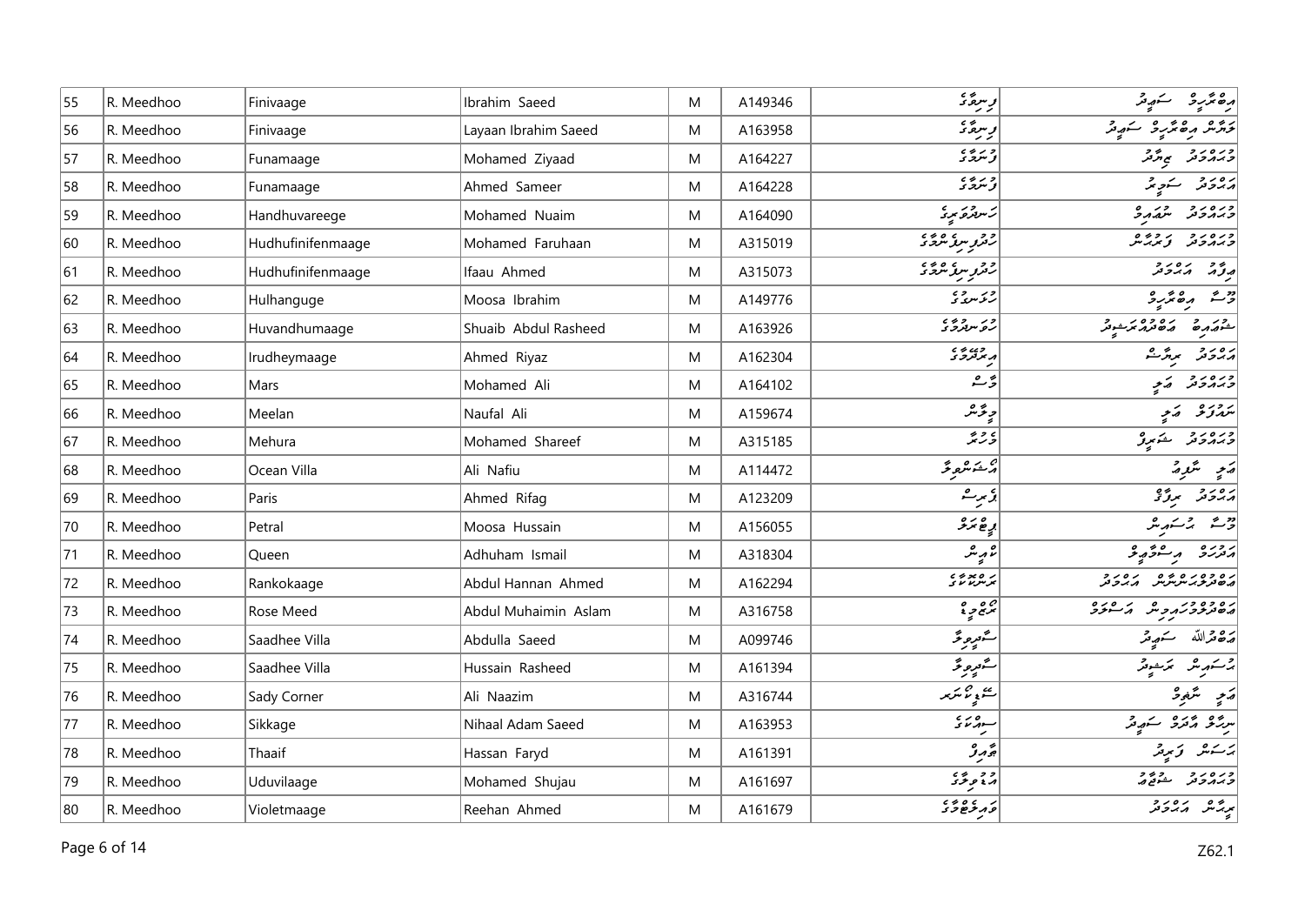| 81           | R. Meedhoo     | Violetmaage       | Saeed Ahmed      | M         | A164281 | ر په ۶۵ وي.<br>و د ترکاتر د                    | برورو<br> سەمەتىر                         |
|--------------|----------------|-------------------|------------------|-----------|---------|------------------------------------------------|-------------------------------------------|
| 82           | R. Meedhoo     | <b>West Coast</b> | Easa Rashad      | M         | A123208 | <mark>ء موھ مي ھو</mark>                       | اریٹ بزشکر                                |
| 83           | R. Meedhoo     | <b>West Coast</b> | Moosa Rashad     | M         | A161686 | 200000                                         | وَرَسَمْ - مَرَسْتَوْتَر                  |
| 84           | R. Meedhoo     | Zamaaliku         | Mohamed Nisham   | M         | A317997 | ىر ئۇ يەر                                      | و ره ر د<br>تر <i>پر</i> و تر<br>سرشگرو   |
| 85           | R. Meedhoo     | Zamaanee Villa    | Ismail Mohamed   | M         | A159672 | ئەۋسپەيۇ                                       | و عرصي وره د و                            |
| 86           | R. Meedhoo     | Zamaanee Villa    | Mohamed Rasheed  | M         | A161699 | ئەۋسپەرتىر                                     | ورەر و پرىنونر                            |
|              | R. Rasmaadhoo  |                   |                  |           |         |                                                |                                           |
| 87           | R. Rasmaadhoo  | Finolhu           | Abdulla Shaikhan | ${\sf M}$ | A328330 | ويترتز                                         | ح قرالله خرمرته                           |
|              | R. Ungoofaaru  |                   |                  |           |         |                                                |                                           |
| 88           | R. Ungoofaaru  | Fenfiyaazuge      | Hussain Moosa    | M         | A151099 | ې مه په <sup>دې</sup> د                        | جرىسە مەشر<br>دين مشر                     |
| 89           | R. Ungoofaaru  | Ivory House       | Meekail Ibrahim  | M         | A364790 | ئەرغە بېرىدىك                                  | مەھ ئىرىرى<br>جەتىر بۇ                    |
| S. Feydhoo   |                |                   |                  |           |         |                                                |                                           |
| $ 90\rangle$ | S. Feydhoo     | Diamond Villa     | Mohamed Sobir    | M         | A106370 | ئەرجىدى جەمۇ                                   | و ر ه ر د<br><i>و بر</i> پر تر<br>ىبەھ بر |
|              | S. Hithadhoo   |                   |                  |           |         |                                                |                                           |
| 91           | l S. Hithadhoo | Cool Air          | Ahmed Majeed     | M         | A033536 | دوه پ پر<br>  بر مورد مر                       | دەر بەر ئەيد                              |
| 92           | S. Hithadhoo   | Thasveeruge       | Adil Hameed      | M         | A060007 | پر شو <sub>مو</sub> پر د                       | مەمرى - سەمەتەر                           |
|              | Sh. Funadhoo   |                   |                  |           |         |                                                |                                           |
| 93           | Sh. Funadhoo   | Hudhukaneeruge    | Ibrahim Haneef   | ${\sf M}$ | A317813 | 32 كۈندىتىرى<br>مەقترىما س <sub>ى</sub> رىتىرى | ەر ھەترىر <i>3</i><br>برسوه               |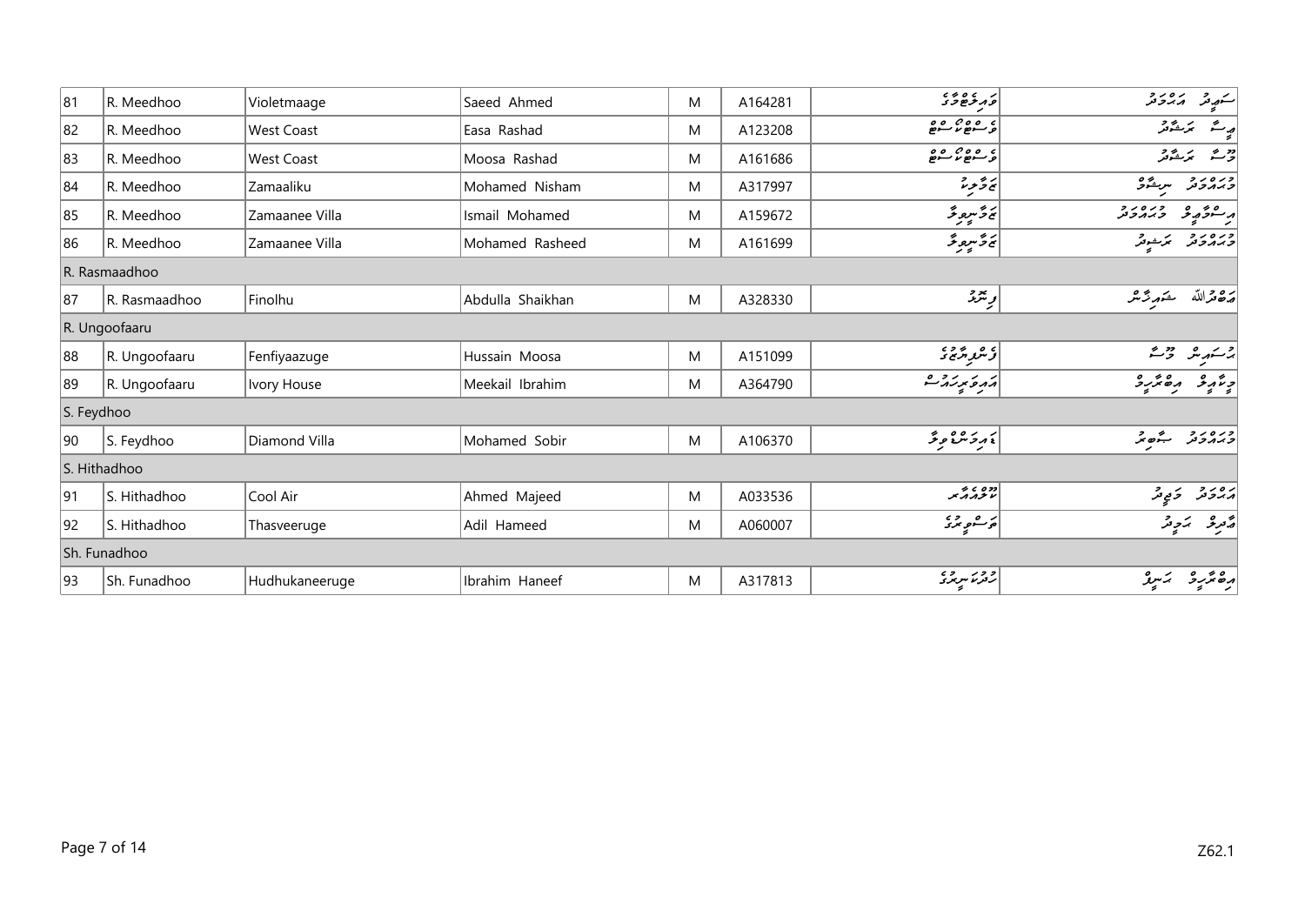## *w7qAn8m?sCw7mRo>u;wEw7mRw;sBo<*

| ' مرمر | 'يئرىثر: |
|--------|----------|
|        |          |
|        |          |
|        |          |

## *w7q9r@w7m>sCw7qHtFoFw7s;mAm=q7w7qHtFoFw7s;*

| ىر تە | $\mathcal{O} \times$<br>$\sim$ | $\sim$<br>. . | لترنثر |
|-------|--------------------------------|---------------|--------|
|       |                                |               |        |
|       |                                |               |        |
|       |                                |               |        |

| $\frac{2}{n}$ | $\overline{\phantom{a}}$ | اير هنه. | $\mathcal{O} \times$<br>سرسر |
|---------------|--------------------------|----------|------------------------------|
|               |                          |          |                              |
|               |                          |          |                              |
|               |                          |          |                              |

| ' ئىرتىر: | سر سر |  |
|-----------|-------|--|
|           |       |  |
|           |       |  |
|           |       |  |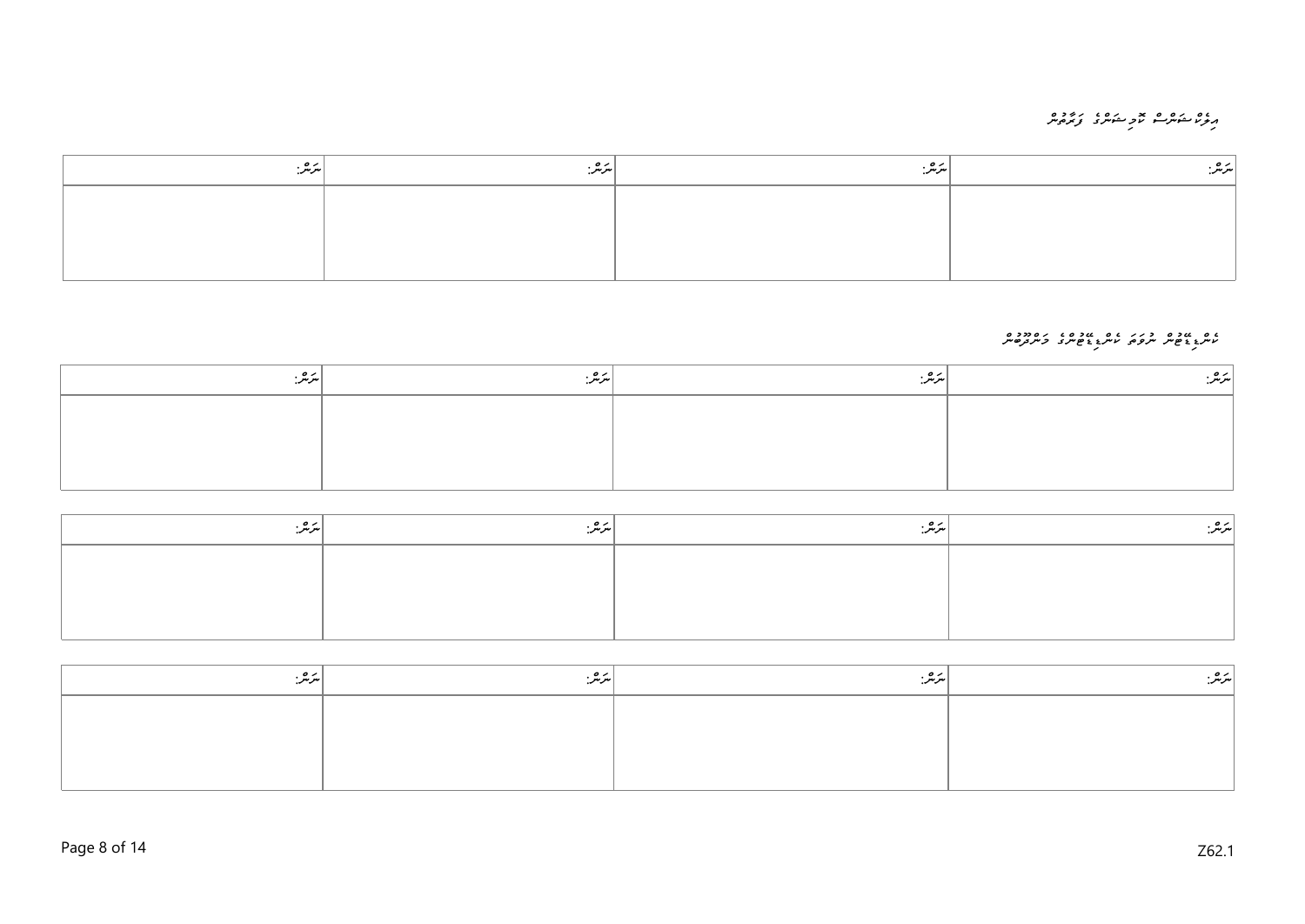| يزهر | $^{\circ}$ | ىئرىتر: |  |
|------|------------|---------|--|
|      |            |         |  |
|      |            |         |  |
|      |            |         |  |

| <sup>.</sup> سرسر. |  |
|--------------------|--|
|                    |  |
|                    |  |
|                    |  |

| ىئرىتر. | $\sim$ | ا بر هه. | لىرىش |
|---------|--------|----------|-------|
|         |        |          |       |
|         |        |          |       |
|         |        |          |       |

| يترمثر | $^{\circ}$ | ىر پىر |
|--------|------------|--------|
|        |            |        |
|        |            |        |
|        |            |        |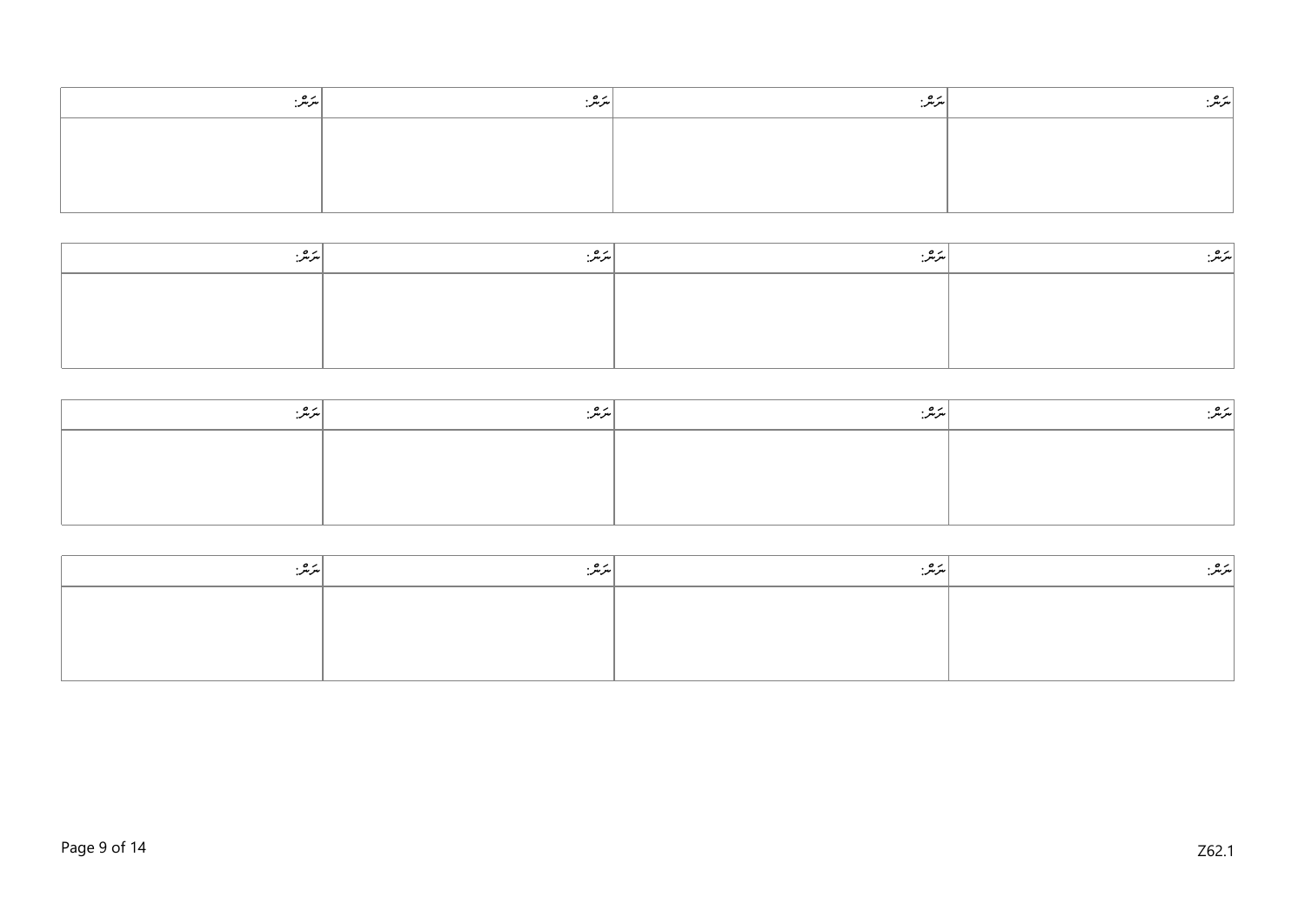| ير هو . | $\overline{\phantom{a}}$ | يرمر | اير هنه. |
|---------|--------------------------|------|----------|
|         |                          |      |          |
|         |                          |      |          |
|         |                          |      |          |

| ئىرتىر: | $\sim$<br>ا سرسر . | يئرمثر | o . |
|---------|--------------------|--------|-----|
|         |                    |        |     |
|         |                    |        |     |
|         |                    |        |     |

| الترنثر: | ' مرتكز: | الترنثر: | .,<br>سرس. |
|----------|----------|----------|------------|
|          |          |          |            |
|          |          |          |            |
|          |          |          |            |

|  | . ه |
|--|-----|
|  |     |
|  |     |
|  |     |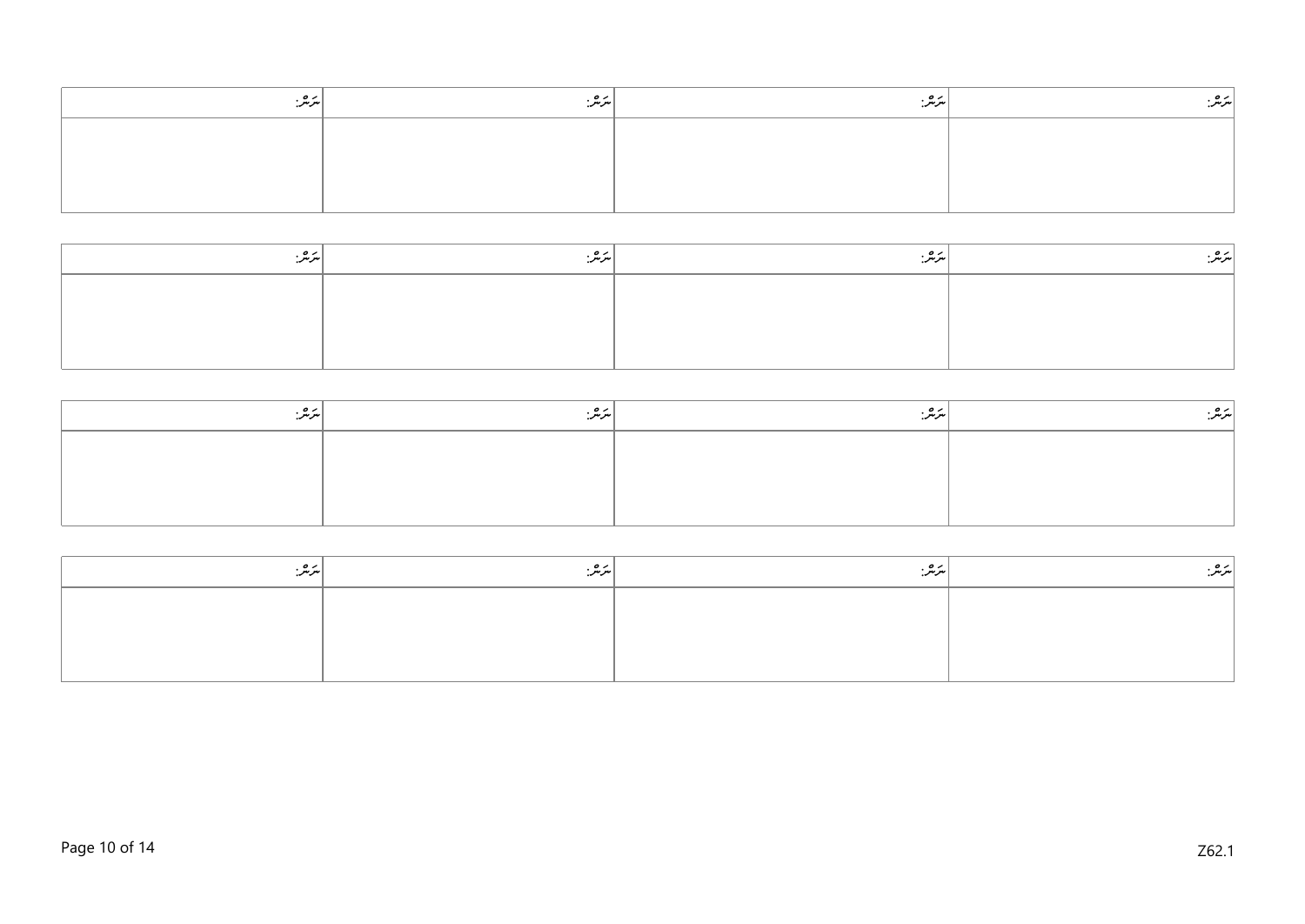| ير هو . | $\overline{\phantom{a}}$ | يرمر | اير هنه. |
|---------|--------------------------|------|----------|
|         |                          |      |          |
|         |                          |      |          |
|         |                          |      |          |

| ئىرتىر: | $\sim$<br>ا سرسر . | يئرمثر | o . |
|---------|--------------------|--------|-----|
|         |                    |        |     |
|         |                    |        |     |
|         |                    |        |     |

| نتزيتر به | 。 | 。<br>سمرسمد. | o <i>~</i> |
|-----------|---|--------------|------------|
|           |   |              |            |
|           |   |              |            |
|           |   |              |            |

|  | . ه |
|--|-----|
|  |     |
|  |     |
|  |     |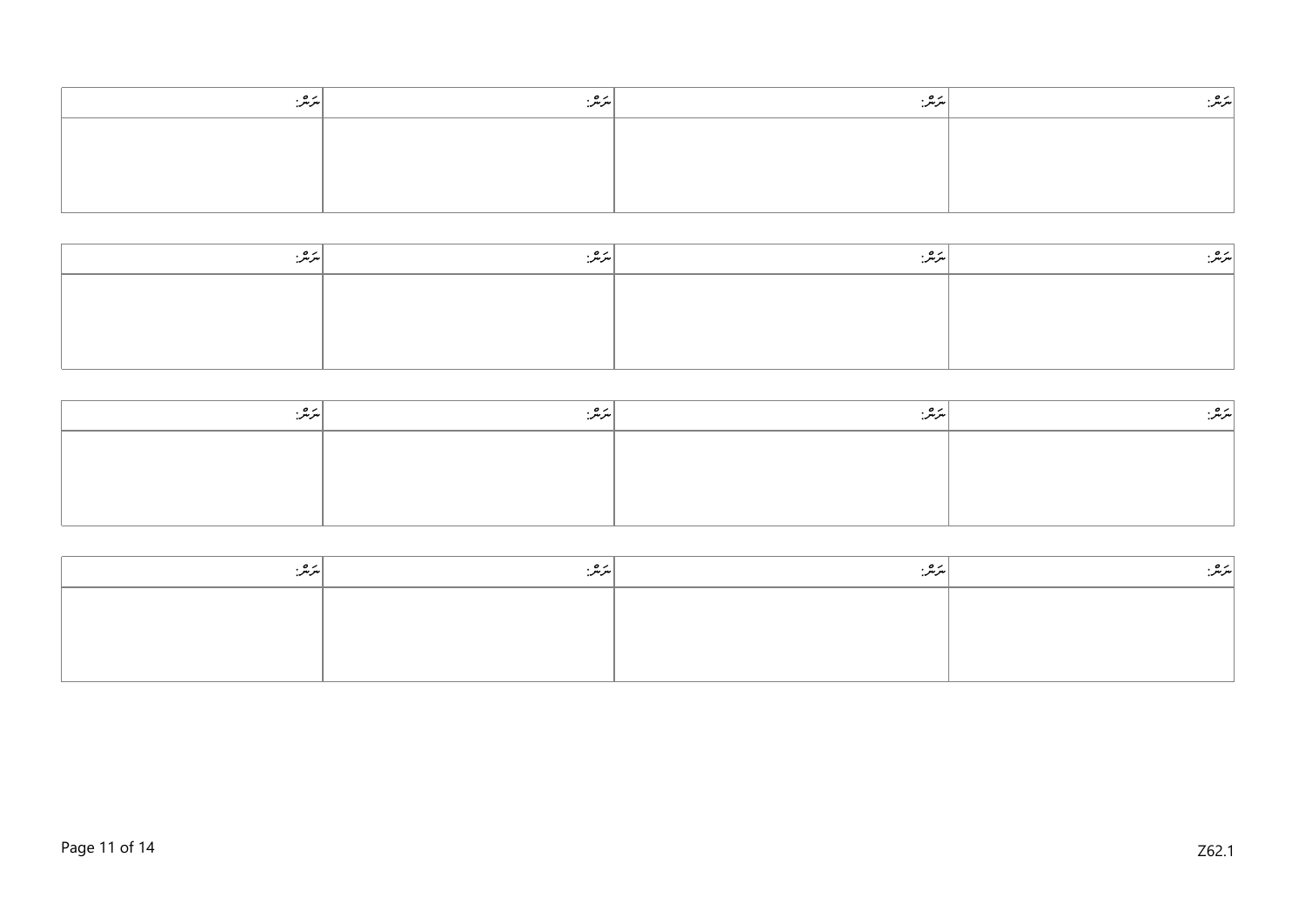| $\cdot$ | 。 | $\frac{\circ}{\cdot}$ | $\sim$<br>سرسر |
|---------|---|-----------------------|----------------|
|         |   |                       |                |
|         |   |                       |                |
|         |   |                       |                |

| يريثن | ' سرسر . |  |
|-------|----------|--|
|       |          |  |
|       |          |  |
|       |          |  |

| بر ه | . ه | $\sim$<br>سرسر |  |
|------|-----|----------------|--|
|      |     |                |  |
|      |     |                |  |
|      |     |                |  |

| 。<br>. س | ىرىىر |  |
|----------|-------|--|
|          |       |  |
|          |       |  |
|          |       |  |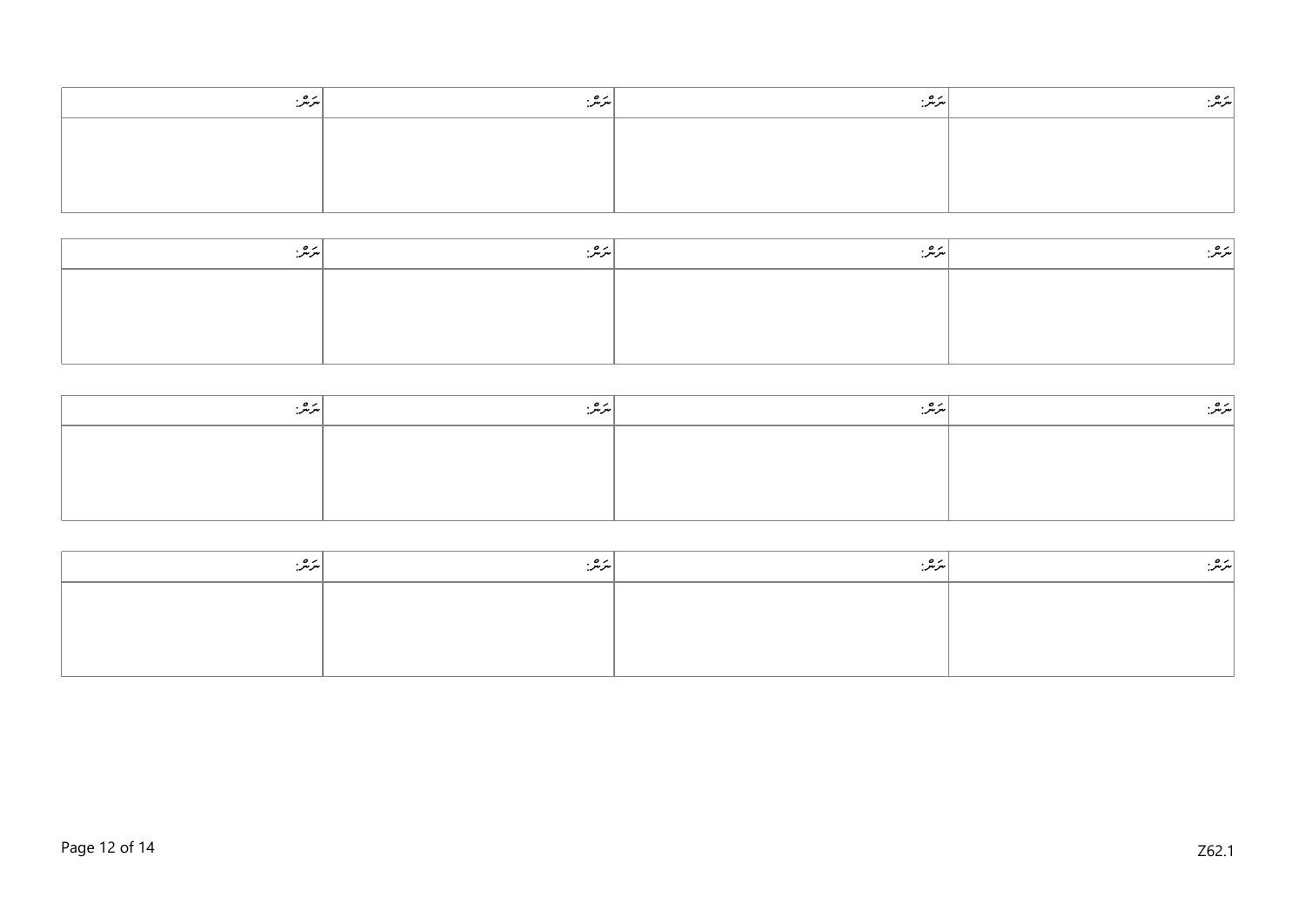| ير هو . | $\overline{\phantom{a}}$ | يرمر | اير هنه. |
|---------|--------------------------|------|----------|
|         |                          |      |          |
|         |                          |      |          |
|         |                          |      |          |

| ىر تىر: | $\circ$ $\sim$<br>" سرسر . | يبرحه | o . |
|---------|----------------------------|-------|-----|
|         |                            |       |     |
|         |                            |       |     |
|         |                            |       |     |

| 'تترنثر: | . .<br>يسمونس. |  |
|----------|----------------|--|
|          |                |  |
|          |                |  |
|          |                |  |

|  | . ه |
|--|-----|
|  |     |
|  |     |
|  |     |